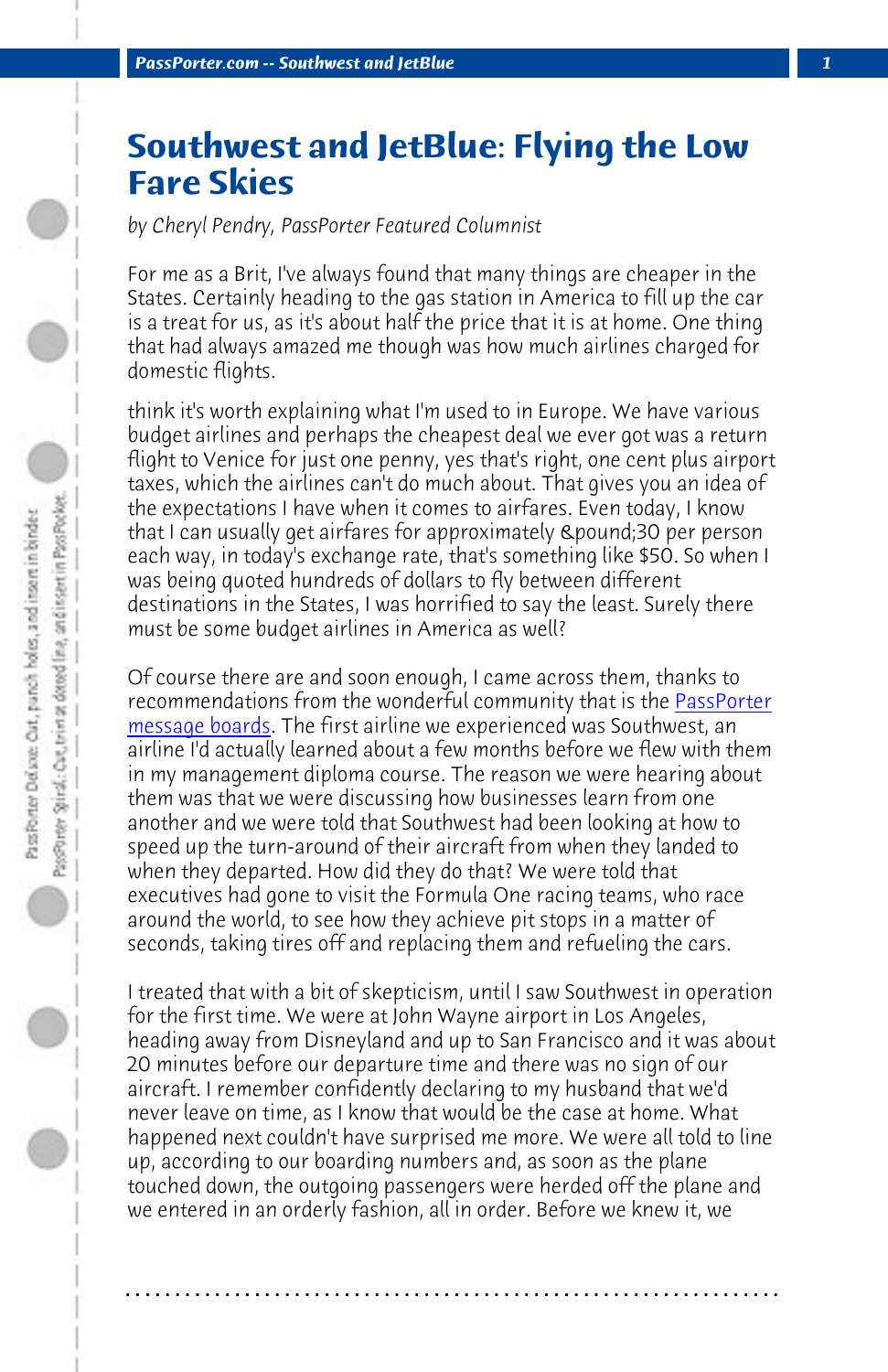were taking off and it was on time as well. Very impressive.

Since then, we've flown again with Southwest and had similar experiences. Today, instead of just having the different boarding groups, you have individually assigned boarding numbers. On our most recent flight, we were A33 and A34 and everyone was lined up according to their number. We'd ended up with those at something like 23 hours and 58 minutes before our flight, which shows how quickly the A boarding group gets booked up.

Realizing that, Southwest recently introduced its Early Bird Check-in. Your boarding position is automatically assigned within 36 hours of your departure, meaning no more racing to ensure you're online 24 hours beforehand to try and land that all-important A boarding group. While there's no guarantee of a position in the A group with the Early Bird Check-in, obviously it gives you a much better chance. Of course, there's a charge for this service, but one thing Southwest has shied away from is charging a second bag fee (or even a first bag free -- your first two bags fly free!), which most rivals have now introduced.

The company's been running since 1971 and is a massive business today, with more 3,000 flights every day serving more than 60 cities in 34 states. We're obviously not alone in the great experiences that we've had with them to date, as they regularly have one of the lowest level of complaints from passengers in the industry and have a trophy cupboard of awards that anyone would be proud of.

Another company with a similar raft of airline industry awards is JetBlue. They're relatively new kids on the block, compared to Southwest. They've only been around since 1999, but now fly to more than 50 destinations, including international ones, such as the Bahamas, Costa Rica, Jamaica, and Mexico. Perhaps their big selling point was the announcement in 2006 that they would remove one more row of seats from each of the A320 aircraft, reducing the number of seats to 150. This gives an average seat pitch of 34", very generous, considering that on international long haul flights with both British Airways and Virgin Atlantic, the seat pitch is 32", so you get more legroom with JetBlue than you may do on flights of nine or ten hours plus!

If you're happy to pay more, which we have done in the past, you can experience JetBlue's Even More Legroom, which gives you 38" of legroom, equivalent to the "Premium Economy" class on some international airlines. Having sampled this, I can say that I'd happily pay the excess to enjoy this luxury again!

**. . . . . . . . . . . . . . . . . . . . . . . . . . . . . . . . . . . . . . . . . . . . . . . . . . . . . . . . . . . . . . . . . .**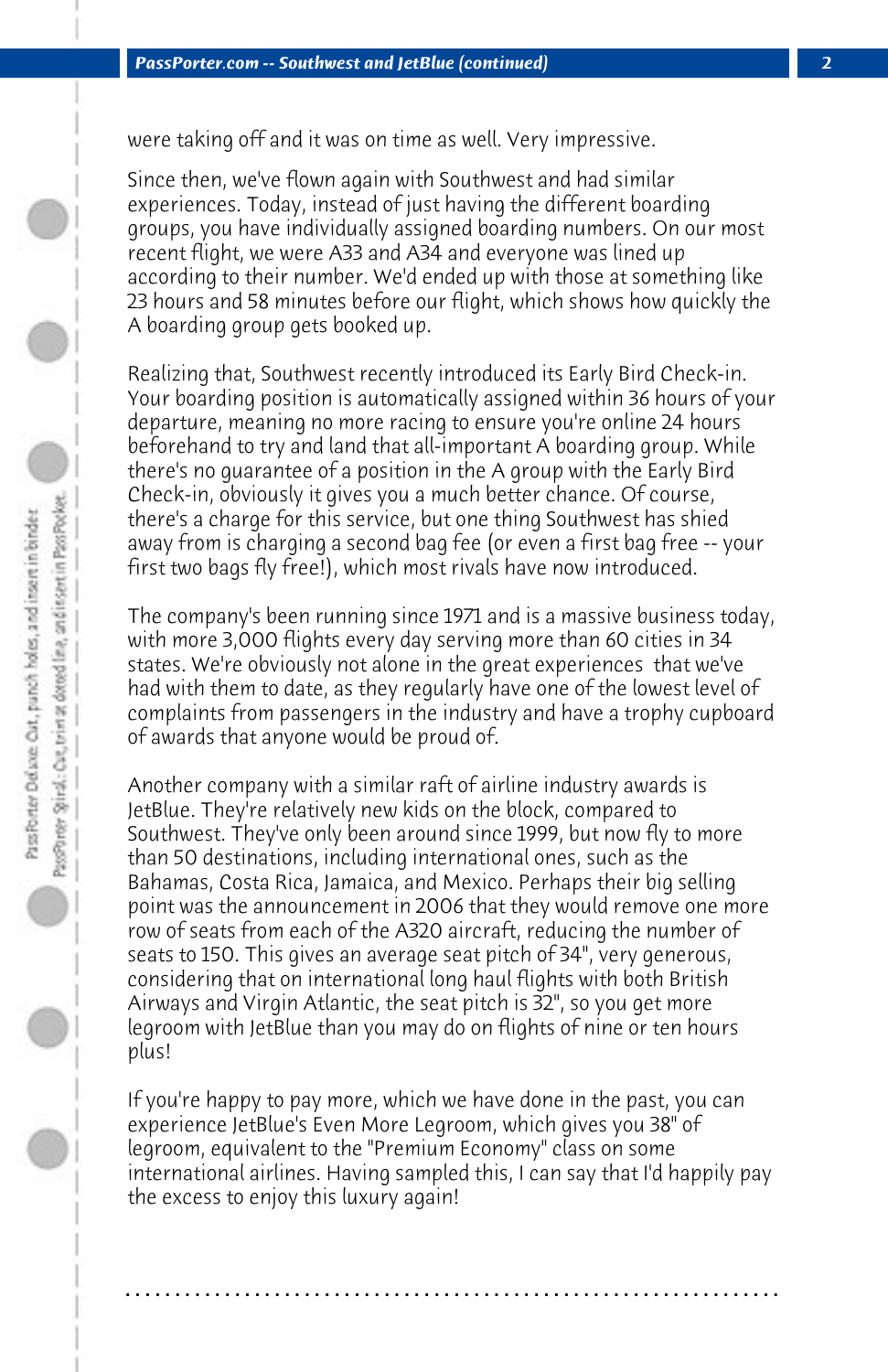*PassPorter.com -- Southwest and JetBlue (continued) 3*

more airlines introducing in the future.

Another innovation from JetBlue is their LiveTV system, which gives them 36 channels of satellite TV programming at each seat. This was something that absolutely fascinated me when we flew with them, although I had to watch it from my husband's seat, as mine resolutely refused to work for me and I was not going to give up my Even More Legroom seat to enjoy it! It's something I'd personally love to see a lot

Unfortunately, one of our flights with JetBlue was just a week too early to sample their new Terminal 5 at JFK in New York, which boats 26 gates, 20 security lanes and facilities such as free Wi-Fi, a children's area and more than 20 restaurants and a similar number of shops. Maybe one day in the future, we'll get to sample it.

Although there's no charge on board for snacks, JetBlue is one of the many airlines [to have bought in the second checked bag fe](http://www.passporter.com/articles/cheryl-pendry-featured-columnist.asp)e, with passengers wanting to fly with more than one checked bag charged \$30.

It's clear each airline has its plus and minus points and it does depend, to a certain extent, on what matters most to you -- whether taking two [bags without paying an additional fee is important or p](http://www.passporter.com/articles/southwest-jetblue-low-fares.php)erhaps extra legroom is a must for you. Having flown with both Southwest and JetBlue, we wouldn't hesitate to fly again with either of them. The old adage says you get what you pay for, but with both these airlines, you don't pay much, but the service you get is great with both.

*About The Author: Cheryl and husband Mark live in England and love to travel, particularly to America. They are in the process of visiting every Disney theme park around the world, having already been to Disneyland Resort Paris, Hong Kong Disneyland and both American Disney resorts. They are now planning for their trip to Japan in the spring to visit the Tokyo Disney Resort.* Click here to view more of Cheryl's articles!

*Article last updated: 12/31/2009*

*View the latest version online at: http://www.passporter.com/articles/southwest-jetblue-low-fares.html*

*Copyright by Cheryl Pendry. All rights reserved under International and Pan-American Copyright Conventions. No part of this publication may be stored in a retrieval system or transmitted in any form by any means electronic, mechanical, photocopying, recording, scanning, or otherwise, except as permitted under sections 107 or 108 of the 1976 United States Copyright Act. Resale of this guide is strictly prohibited without the copyright holder's permission. If you purchased this publication from someone other than PassPorter Travel Press,*

**. . . . . . . . . . . . . . . . . . . . . . . . . . . . . . . . . . . . . . . . . . . . . . . . . . . . . . . . . . . . . . . . . .**